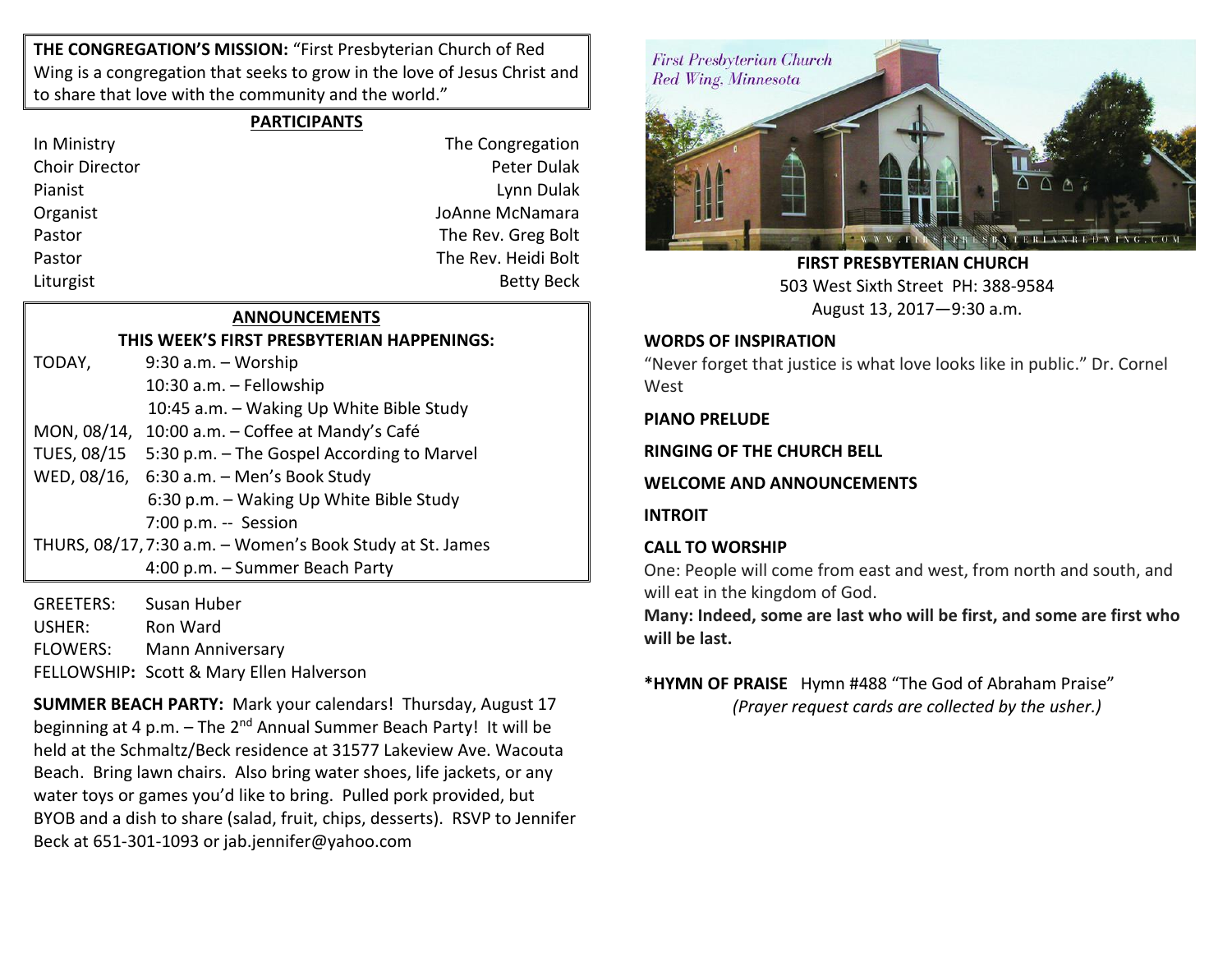## **\*PRAYER OF CONFESSION**

**God, our fears and prejudices run deep. Sometimes we can only see our own point of view. We stick with those who are like us, rarely venturing outside our comfort zones. We do not hear those crying for justice and true peace. We blame those who are suffering and in need, instead of standing by them. We deny the power of your gospel to unite us with those who are different from us. Lord, give us eyes to see and ears to hear. Open us to new possibilities of life for all of your people, and use us to enact the new life given in Christ.**

#### **\*SILENT PRAYER**

#### **\*ASSURANCE OF PARDON**

One: God's life-giving Word and Spirit conquer the powers of sin and death. Thanks be to God for the Good News.

**Many: In Jesus Christ, we are forgiven.**

**\*PRAYER RESPONSE** Hymn #576 "Gloria, Gloria"

Gloria, Gloria, in excelsis Deo! Gloria, Gloria, alleluia, alleluia

#### **A TIME FOR YOUNG DISCIPLES**

| <b>NEW TESTAMENT LESSON</b>                                                                 | Luke 13: 22-30 (read responsively) |
|---------------------------------------------------------------------------------------------|------------------------------------|
| <b>SPECIAL MUSIC</b>                                                                        | Matthew Lu                         |
| <b>OLD TESTAMENT LESSON</b><br>One: The Word of the Lord.<br><b>Many: Thanks be to God!</b> | Genesis 9: 20-27                   |
| <b>SERMON</b>                                                                               | Rev. Heidi Bolt                    |
| *HYMN OF HOPE                                                                               | #563 "Lift Every Voice and Sing"   |

**\*AFFIRMATION OF FAITH** (excerpt from Confession of Belhar) **"We believe that this unity can be established only in freedom and not under constraint; that the variety of spiritual gifts, opportunities, backgrounds, convictions, as well as the various languages and cultures, are by virtue of the reconciliation in Christ, opportunities for mutual service and enrichment within the one visible people of God."**

#### **PRAYERS OF THE PEOPLE**

**Petitions**  Pastoral Prayer The Lord's Prayer **Hymnal p. 16** 

Response

**WORSHIP THROUGH TITHES AND OFFERINGS**

**Offertory** \*Doxology **https://www.francheaplanetas.com/models/models/models/models/models/models/models/models/models/models/models/models/models/models/models/models/models/models/models/models/models/models/models/models/models/mod** 

Praise God, from whom all blessings flow;

Praise Christ, all people here below; Praise Holy Spirit Evermore; Praise triune God, whom we adore. Amen.

#### **\*Prayer of Dedication**

One: We long for the time when the meek shall inherit the earth and all who hunger and thirst after justice shall be satisfied, and we believe that, despite the persistence of evil, now is always the time when more good can be done and we can make a difference.

## **Many: May it be so, through the offerings of these gifts and the offerings of our lives. Amen**

\*HYMN OF TRUST **All and Account to the Hymn #275** "God of Our Life"

**\*CHARGE AND BLESSING** 

#### **\*BENEDICTION RESPONSE**

**Go with us, Lord and guide the way Through this and every coming day, That in Your Spirit strong and true Our lives may be our gift to you** (Tune: Hymn #535)

#### **\*POSTLUDE**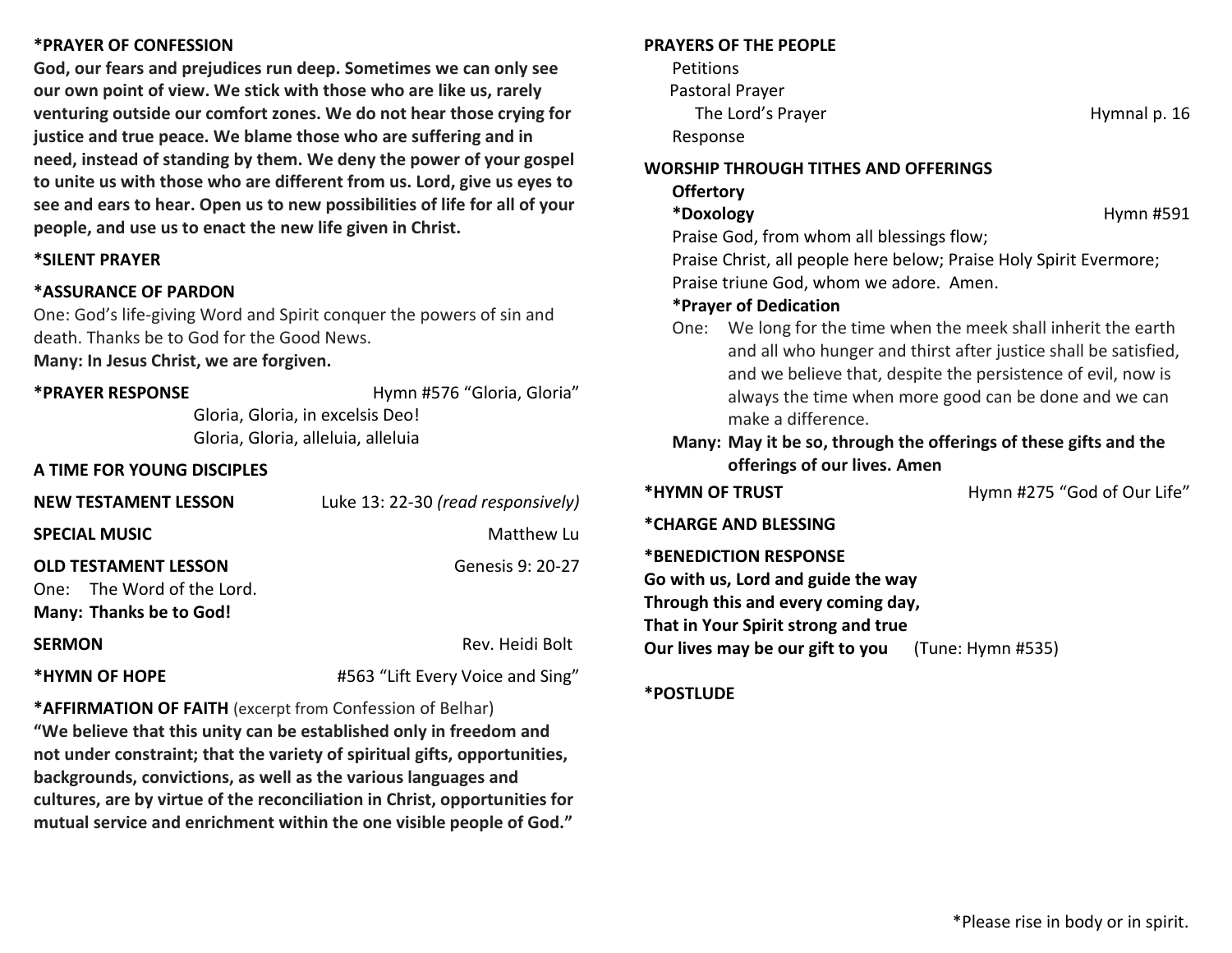## **Luke 13: 22-30** *(read responsively)*

**<sup>22</sup> Jesus went through one town and village after another, teaching as he made his way to Jerusalem. <sup>23</sup>** Someone asked him, "Lord, will only a few be saved?" He said to them, **<sup>24</sup> "Strive to enter through the narrow door; for many, I tell you, will try to enter and will not be able. <sup>25</sup>** When once the owner of the house has got up and shut the door, and you begin to stand outside and to knock at the door, saying, 'Lord, open to us,' then in reply he will say to you, 'I do not know where you come from.' **<sup>26</sup> Then you will begin to say, 'We ate and drank with you, and you taught in our streets.' <sup>27</sup>** But he will say, 'I do not know where you come from; go away from me, all you evildoers!' **<sup>28</sup> There will be weeping and gnashing of teeth when you see Abraham and Isaac and Jacob and all the prophets in the kingdom of God, and you yourselves thrown out. <sup>29</sup>** Then people will come from east and west, from north and south, and will eat in the kingdom of God. **<sup>30</sup> Indeed, some are last who will be first, and some are first who will be last."**



-- to all that helped make the Church Picnic a success!

-- from the Presbyterian Women to everyone who helped move chairs for the "big clean."

#### **Genesis 9: 20-27**

**<sup>20</sup>**Noah, a man of the soil, was the first to plant a vineyard. **<sup>21</sup>**He drank some of the wine and became drunk, and he lay uncovered in his tent. **<sup>22</sup>** And Ham, the father of Canaan, saw the nakedness of his father, and told his two brothers outside. **<sup>23</sup>** Then Shem and Japheth took a garment, laid it on both their shoulders, and walked backward and covered the nakedness of their father; their faces were turned away, and they did not see their father's nakedness. **<sup>24</sup>** When Noah awoke from his wine and knew what his youngest son had done to him, **<sup>25</sup>** he said,

"Cursed be Canaan;

 lowest of slaves shall he be to his brothers." **<sup>26</sup>**He also said,

"Blessed by the LORD my God be Shem; and let Canaan be his slave.

<sup>27</sup> May God make space for<sup>[<u>a</u>]</sup> Japheth, and let him live in the tents of Shem;

and let Canaan be his slave."

The JuBELLation Ringers begin practice on Tuesday, August 22 at 6:55 PM!!! Come ring with us. We'll teach you techniques but it's a good idea to have knowledge of reading music. We will be playing in church the second Sunday of every month.

For more information, contact Mary Ellen Halverson at 651 388-7066 or [mary\\_ellen\\_halverson@yahoo.com](mailto:mary_ellen_halverson@yahoo.com)